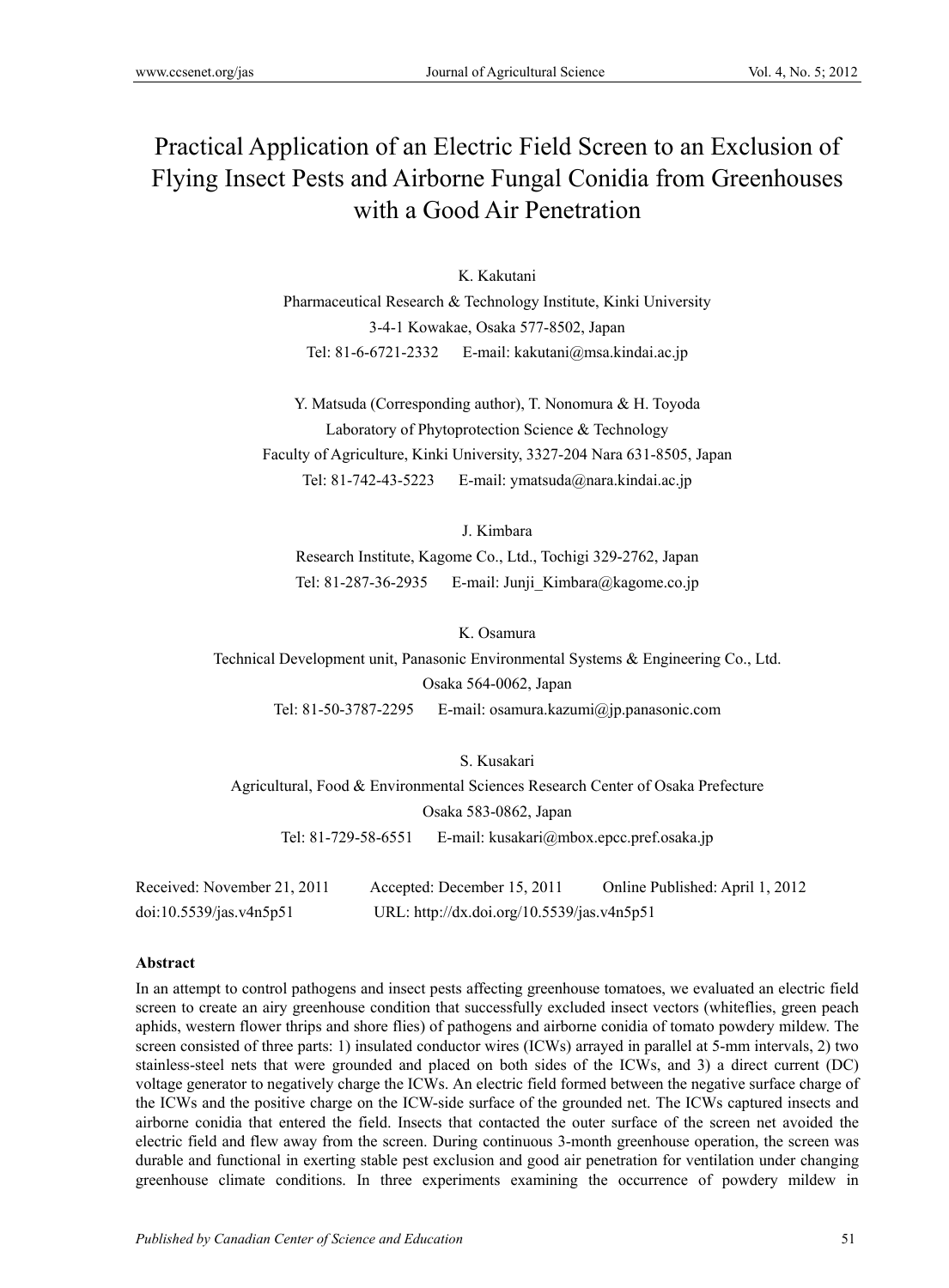hydroponically cultured tomato plants on either side of a greenhouse partition, the screen-guarded plants remained germ free throughout the culture period (1 month), whereas powdery mildew was present on the leaves of almost all unguarded tomato plants. Thus, our electric field screen provided an airy condition for tomatoes in an open-window greenhouse that successfully excluded airborne pathogens and flying insect pests.

**Keywords:** Physical control, Hydroponic tomato, Whitefly, Green peach aphid, Western flower thrips, Shore fly, Tomato powdery mildew

## **A List of Abbreviations**

ICWs, Insulated conductor wires

DC, Direct current

TYLCV, Tomato yellow leaf curl virus

CMV, Cucumber mosaic virus

TSWV, Tomato spotted wilt virus

## **1. Introduction**

Hydroponic tomato culture is conducted year-round in the greenhouses of Nara Prefecture, Japan, and tomato plants frequently suffer from pathogen infection and/or insect attack. Infection with insect-carried viruses causes severe damage to tomato plants. Tomato yellow leaf curl virus (TYLCV), carried by the whitefly, *Bemisia tabaci*  (Gennadius), has represented the most serious threat in high-temperature seasons (Tanaka et al., 2008). Cucumber mosaic virus (CMV), carried by the green peach aphid, *Myzus persicae* (Sulzer) and tomato spotted wilt virus (TSWV), carried by western flower thrips, *Frankliniella occidentalis* (Pergande) have also occurred frequently in the past 5 years. In addition, shore flies, *Scatella stagnalis* (Falle´n) which inhabit and multiply on alga lawns in sponge cubes soaked with hydroponic culture solution, have been found to transmit rhizosphere pathogens, such as Verticillium wilt, *Verticillium dahliae* and Fusarium crown and root rot, *Fusarium oxysporum* f. sp. *radicis-lycopersici* (Gillespie & Menzies, 1993; El-Hamalawi, 2008). Airborne conidia of fungal pathogens have posed an additional threat. Powdery mildew, *Oidium neolycopersici*, grey mould, *Botrytis cinerea* and leaf mould, *Fulvia fulva* have also occurred commonly on greenhouse tomatoes in the Nara area. Greenhouse tomatoes have been especially affected by year-round powdery mildew infection (Nonomura et al., 2008).

The incessant invasion of these pathogen-transmitting insects and fungal conidia necessitates an efficient protection strategy that addresses a wide range of pests and pathogens entering the greenhouse. To solve this problem, our laboratory developed an electrostatic insect-exclusion technique. This electrostatic method was devised initially to collect mature conidia on conidiophores of powdery mildews (Moriura et al., 2006a, 2006b; Nonomura et al., 2009). It has been further developed as a spore-precipitation screen for tomato powdery mildew (Matsuda et al., 2006; Shimizu et al., 2007) and an insect-exclusion screen for whiteflies (Tanaka et al., 2008), cigarette beetles, and vinegar flies (a warehouse pest) (Matsuda et al., 2011). The first electrostatic spore precipitator was a screen that created a non-uniform electric field around insulated copper conductor wires arranged in parallel (Matsuda et al., 2006). The electric field generated an electrostatic force that attracted fungal conidia entering the field. Unfortunately, the spore precipitator was ineffective in trapping some of the primary greenhouse insect species. The second device addressed this problem with a dielectric screen, in which paired insulator cylinders were arranged in parallel and oppositely charged with equal magnitude using two electrostatic voltage generators (Tanaka et al., 2008). This type of screen utilised electric lines of force that moved a positively charged particle from the positive to the negative pole (Griffith, 2004; Halliday et al., 2005). The force was sufficiently strong to capture adult whiteflies, but the screen was ineffective in capturing larger insects with the strength to escape the screen trap. The third device was a triple-layered electric field screen, in which grounded metal nets were placed on both sides of the original spore precipitator to create dielectric poles (Matsuda et al., 2011). This screen captured larger insects (2-4-mm body length) and may also be applicable for greenhouse insect pests with body sizes ranging from 0.8 mm (whiteflies) to 4 mm (shore flies). Because the screen is an improved version of the original spore precipitator, we also expected it to capture airborne conidia.

In the present study, we constructed a weatherproof electric field screen that was practical for long-term operation and created an airy, pest- and spore-free space for tomatoes in open-window greenhouses.

#### **2. Materials and Methods**

#### *2.1 Electric Field Screen*

Figure 1 presents a diagram of the triple-layered electric field screen. The screen consisted of 180 insulated iron conductor wires and two stainless-steel nets. An iron wire (2-mm diameter, 90-cm length) was passed through a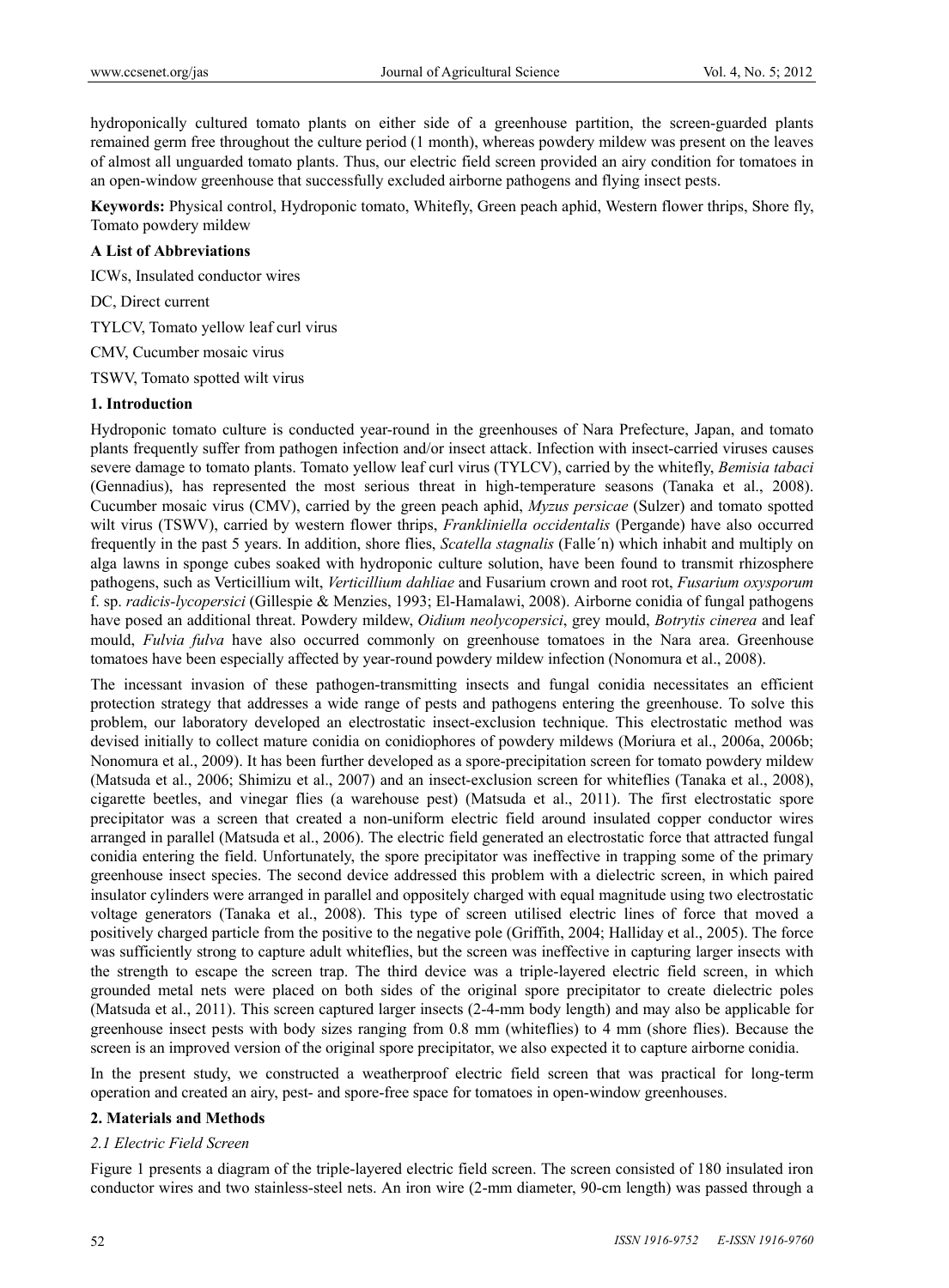transparent vinyl-chloride insulator sleeve (1-mm thickness) to create an insulated conductor wire (ICW). ICWs were arrayed in parallel at 5-mm intervals and linked to one another and to the connector terminal of an electrostatic direct current (DC) voltage generator. Two stainless-steel nets (1.6-mm mesh) on an aluminium window frame were grounded and placed 3 mm from each side of the ICW layer. To waterproof the screen, the generator and the electric wires connecting the ICWs to the generator were placed inside the frame and sealed with silicon resin. The ICWs were negatively charged to dielectrically polarise the ICW insulator sleeve; the outer surface was negatively charged and the inner conductor-wire surface was positively charged (Matsuda et al., 2006). The negative surface charge of the ICWs polarised (electrostatically induced) the grounded nets (conductor), creating the opposite surface charge on the ICW-side net surfaces. These opposite charges acted as dielectric poles to form an electric field between the ICW and the grounded nets (Matsuda et al., 2011).

#### *2.2 Insect Pests*

The present study used adults of four insect species: whiteflies, *B. tabaci*, type B, green peach aphids, *M. persicae*, western flower thrips, *F. occidentalis* and shore flies, *S. stagnalis*. Whiteflies were reared on 10-day-old kidney-bean, *Phaseolus vulgaris* L. 'Nagauzura-saitou' seedlings (Tanaka et al., 2008). Male and female adults were collected using an insect aspirator (Wildlife Supply Company, Buffalo, NY, USA). Adult western flower thrips and wingless adult female green peach aphids were purchased from Sumika Technoservice (Hyogo, Japan) and reared on water-swollen seeds and 1-week-old broad-bean, *Vicia faba* L. 'GB-Blend' seedlings, according to the methods of Murai (1991) and Murai & Loomans (2001), respectively. Hatched winged adult female green peach aphids and adult male and female western flower thrips were collected with an insect aspirator and used for the following experiments. Adult shore flies were collected from a hydroponic tomato greenhouse and maintained on a lawn of green algae (*Chlamydomonas reinhardtii* Dangeard). This lawn had been cultured on a sponge cube soaked in hydroponic culture solution in a transparent 2 L culture bottle; the bottle opening was covered with a woven net of 0.6-mm mesh (Nonomura et al., 2001). The test insects were held in a temperature-controlled growth chamber (26±2°C, 35-45% relative humidity, 16-h photoperiod with 4000 lux from fluorescent lamps). Average body sizes (length from head to wing tip) of the test insects (20 adults of each species) were  $0.78\pm0.09$  mm in whiteflies,  $3.75\pm0.27$  mm in green peach aphids,  $1.46\pm0.13$  mm in western flower thrips, and  $3.83\pm0.37$  mm in shore flies.

#### *2.3 Assay for Insect Capture and Avoidance*

The screen was installed on the window of an A-frame greenhouse (Figure 2A, B) and negatively charged with different voltages (1-5 kV). To determine the voltage that captured all test insects, adult insects were blown into the space between the ICWs and the net with an insect aspirator. A blower (max. wind speed:  $7 \text{ m s}^{-1}$  at screen net) was directed at the captured insects for 10 min. Twenty adults were used for each test insect and voltage. The experiments were repeated three times and data are presented as means and standard deviations of these three replications.

To test insect avoidance, we constructed a transparent acrylic cylinder (40-cm length, 30-cm diameter) with an electric fan at one end (Figure 2C). The open end of the cylinder was placed against the screen net and adult test insects were released inside the cylinder. The first experiment was conducted under a windless condition because all insects remained motionless on the cylinder wall when they were subjected to air currents exceeding  $0.5 \text{ m s}^{-1}$ . In the second experiment, the insects were released and then blown with an electric fan at different wind speeds  $(0.5-5 \text{ m s}^{-1})$  at screen net) when they reached the outer screen surface. In both tests, insects were classified according to three action types: A) passing through the screen, B) leaving the net without entering the screen, and C) being drawn inside the screen and captured with the ICWs. Twenty insects were used for each voltage. The experiments were repeated three times and data are presented as means and standard deviations of these three replications.

#### *2.4 Screen Durability and Functionability in a Long-period Operation*

A greenhouse  $(20 \times 8 \text{ m}^2)$  was divided into two sections with a partition, and screens were mounted on all windows along two sides of one section. The screens were negatively charged (4.2 kV) and operated continuously for 3 months. The roof windows of the screened section were closed (screens were not installed on roof windows due to structural difficulty), and the section was ventilated with a ceiling-mounted air-circulating fan and a ventilator at the front of the greenhouse. The unscreened section was ventilated by an updraft from the laterally and roof opened windows. Temperature changes were monitored daily at 30 points in each section using thermometer data loggers. To examine whether the screens retained their insect-capturing ability during long-term operation, we blew adult test insects inside the screen at 10-day intervals for 3 months. At the end of the experiment, the screens were detached and examined to detect warping or cracking of screen components.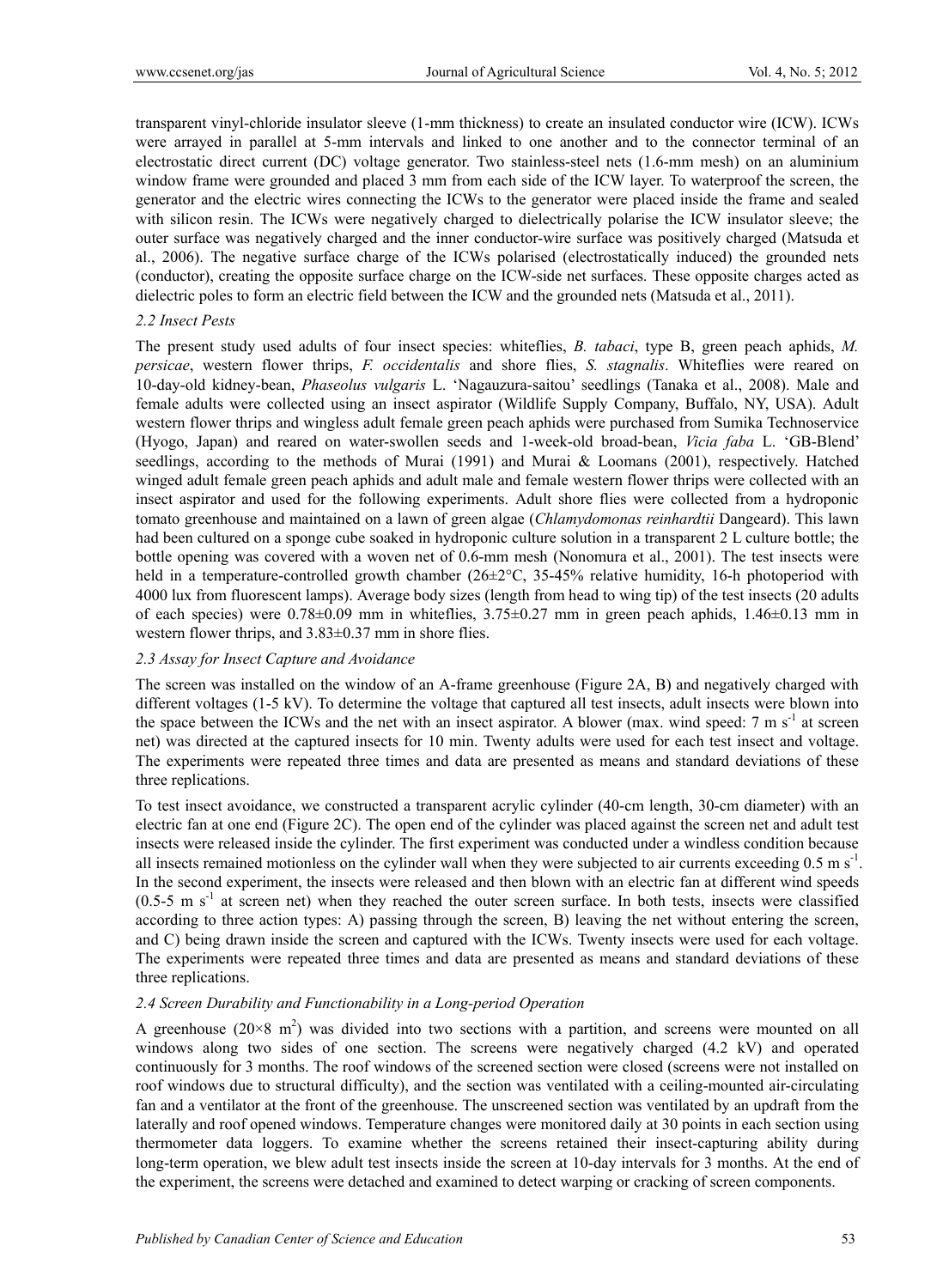# *2.5 Protection of Greenhouse Tomatoes from Powdery Mildew Infection*

Screens were installed on all lateral windows in both sections of the partitioned greenhouse. Each section was ventilated with fans, as described earlier. The screens in one section were negatively charged (4.2 kV) and operated continuously for 30 days, while the screens in the other section were not charged as a control. One-month-old tomato (*Lycopersicon esculentum* Mill, 'Micro-Tom') seedlings were transferred to hydroponic troughs in both sections to examine the occurrence of powdery-mildew colonies on leaves. The 'Micro-Tom' variety was selected for this study because it is highly susceptible to tomato powdery mildew (Matsuda et al., 2005). The plants were hydroponically cultured according to previously described methods (Nonomura et al., 2001). To avoid secondary infection with progeny conidia, powdery-mildew colonies on leaves were destroyed when they first became visible (preceding conidial production by conidiophores). For this purpose, we used a cylindrical electrostatic discharge generator according to a previously described method (Nonomura et al., 2008); we brought the pointed tip of the 30-kV-charged copper needle of a discharge generator within 25 mm of the leaf and exposed the colony to a 5-s corona discharge. Exposure sites were suberised within 1 day after exposure and thus appeared as brownish-grey spots (suberin spots) at the leaf colony sites. These spots were counted every 10 days for 30 days to determine the number of conidia forming the colonies. The experiments were repeated three times.

# **3. Results**

In the first experiment, we sought to determine the optimal voltage for achieving a 100% capture rate of test insects that were blown into the space between the ICWs and the net with an insect aspirator (Table 1). The attractive force of the screen increased in direct proportion to an increase in voltage applied to the ICWs. All insects that entered the electric field were turned on their backs, and their wings were captured with the ICWs. Voltages achieving 100% capture rates varied among the test insects; higher voltages were necessary to capture larger insects with the strength to escape the screen trap. The 4.2-kV-charged screen captured all insect pests with body sizes ranging from 0.8 mm (whiteflies) to 4 mm (shore flies). We also confirmed that the screen was able to capture insects at a wind speed of 7 m  $s^{-1}$  (Table 1). We thus used a screen with a negative 4.2-kV charge for all subsequent experiments.

In the second experiment, we examined whether test insects avoided entering the screen when they reached the screen net (Figure 3). When the screen was not charged, insects stayed or walked on it for a short period (2-5 s) and then passed through the screen. In contrast, insects on the net of the charged screen placed their antennae inside the screen and then flew away without entering the screen, indicating that the insects recognised the electric field with their antennae and avoided entrance. The strong attraction of the ICW drew some insects inside the screen when they probed it with their antennae. This compulsory attraction was more frequent when the insects were subjected to wind  $(< 0.5 \text{ m s}^{-1})$ . Importantly, the screen was able to capture all insects when they were pushed inside the screen at the maximum wind speed (5 m  $s^{-1}$ ; Figure 3).

Before the practical application of the screen in greenhouse tomato cultivation, we tested screens installed on greenhouse windows to address several factors during continuous 3-month operation: greenhouse temperature improvement, and stable functionality and weather resistance of the screen. Temperature ranges at points 1, 2, and 3 m from the floor in screened/unscreened greenhouse sections were 25.1-34.5/24.0-34.0°C, 25.1-37.0/25.0-36.8°C, and 25.6-40.1/25.0-39.1°C, respectively, indicating that the screened section maintained the same temperatures as in the unscreened section with open windows. All window-mounted screens captured all insects in all blowing trials, indicating that the screen functioned normally throughout the continuous long-term operation. Examination of the screen components at the end of the experiment confirmed that the uniform distance between the ICWs and the nets was retained after 3 months of operation. We found no change in the shape of ICWs or stainless-steel nets related to high summer temperatures or direct sunlight. Moreover, no distortion or degradation was detected in the insulator sleeves used to cover the ICWs. The screen was waterproofed by sealing the frame with silicon resin to prevent the entrance of rain and dew. The sleeve surface was very hydrophobic, preventing water droplets from remaining on the ICWs. The screen thus functioned during rain and could be washed with a jet of water after use.

We conducted a practical greenhouse experiment with the aim of excluding windborne conidia of tomato powdery mildew (Table 2). The occurrence of powdery mildew was constant in the unscreened greenhouse section in three experiments. In contrast, no powdery-mildew colony was detected in the screened section in any experiments, indicating that the screen was highly effective in excluding airborne conidia of the pathogen.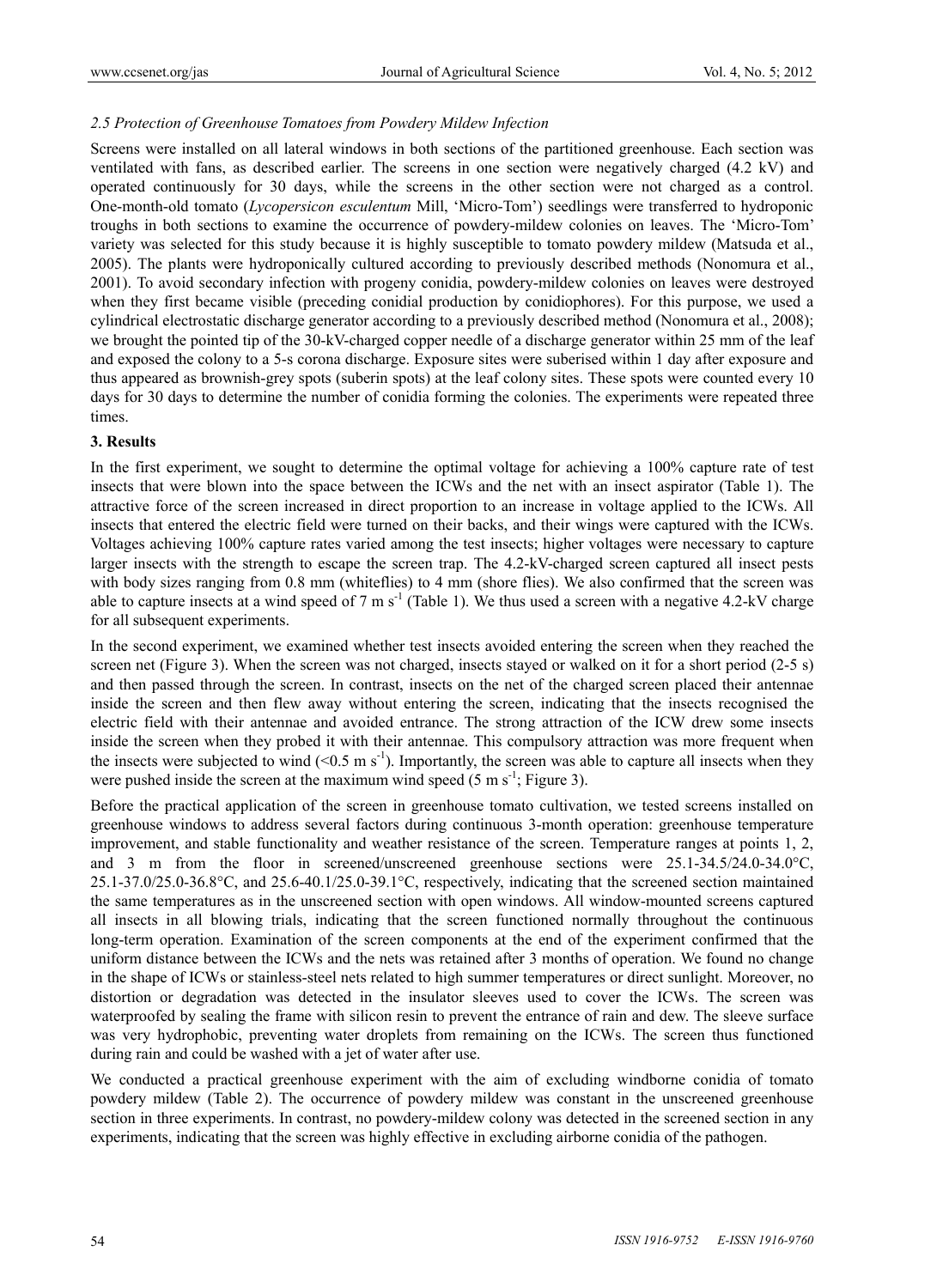## **4. Discussion**

Our long-standing goal in greenhouse tomato production and protection is to integrate physical methods in measures to control pathogens and pests, thereby reducing the use of agrochemicals such as fungicides and insecticides. A woven insect-proof screen has been conventionally used to impede the entrance of insects into greenhouses (Teitel et al., 1999). However, the TYLCV epidemic in greenhouse tomatoes required the use of fine (0.3-0.4-mm mesh) insect-proof screens to prevent vector whiteflies from entering greenhouses (Taylor et al., 2001). The disadvantage of this fine-mesh screening was an excessive reduction in ventilation that caused overheating and increased relative humidity (Weintraub & Berlinger, 2004). In comparison, the screen used in the present study allowed better air penetration for ventilation due to the airy side nets. The net mesh size (1.6-mm) was considerably larger than that of conventional woven screens. In the present study, the use of a ventilation fan in the screened greenhouse section allowed us to maintain the same optimal temperature ranges as in the open-window unscreened greenhouse.

Screen durability is a basic requirement to ensure long-term operation under variable climate conditions. Careful scrutiny of the screen components at the end of the experiment revealed no cracking, warping, or distortion. Uniform distance between the ICWs and the nets is essential for electrostatic functionality (Matsuda et al., 2011); we found that this distance was retained after 3 months of operation. Water resistance is vital to avoid electric leakage caused by rainwater. The screen was effectively sealed to prevent the entrance of rain and dew, allowing it to be used on rainy days and washed with a jet of water after use.

The consumption of electricity by the present screen system is an economically important consideration for its practical use. Our screen system had a simple structure consisting of three components: ICWs, grounded nets, and a voltage generator. The voltage generator increased the voltage (from 100 V to 4.2 kV) to charge the ICWs. Through electrostatic induction of a conductor in an electric field (Jonassen, 2002), accumulated negative charge in the ICWs created an electric field to polarise the grounded nets (Matsuda et al., 2011). The insulation of the conductor wires suppressed electric current from the charged ICWs to the grounded nets. Because no electric current was generated, the screen consumed no electricity. The 5-watt voltage generator was the only system component requiring an electric power supply, and its electricity consumption was equivalent to that of a small light bulb.

The system was structurally safeguarded by the production of an electric field inside the screen, the insulation of conductor wires, and the use of grounded nets. As mentioned earlier, the electric field formed between the negative charge of the ICWs and the positive charge on the ICW-sides of the nets (Matsuda et al., 2011). The outer net surfaces possessed no charge and were safe to touch. Insulation of the charged ICWs suppressed the electric current through arc discharge (Matsuda et al., 2006, 2011; Tanaka et al., 2008). If an insulator sleeve was to be accidentally broken, the grounded nets would act as a safety device to direct electric current from the charged ICWs to a ground.

The screen demonstrated a strong ability to capture all test insects with different body sizes. The force was sufficiently strong to capture insects on the ICW when the screen was blown at 5 m  $s^{-1}$  and to capture insects that pushed inside the screen at a wind speed of 7 m s<sup>-1</sup>. Moreover, the screen retained this ability throughout 3 months of continuous operation under greenhouse conditions, indicating its practical applicability in the protection of greenhouse tomatoes from pests. In addition to capturing insects that entered the screened inner space, the screen repelled insects that reached the outer net surface. As indicated in our previous work (Matsuda et al., 2011), this repellent function was due to avoidance by the insects. All insects were observed to perceive the electric field with their antennae and then fly away from the screen. Thus, these results suggest that the screen could exclude insect pests from the greenhouse by repelling them under a windless condition and by capturing them on a windy day.

Because airborne conidia of fungal pathogens are readily transmitted by wind, conidial invasion was an inevitable threat when greenhouses were covered with a conventional woven insect net of the finest mesh size (Nonomura et al., 2008). The primary purpose of the present study was thus to monitor the screens' ability to successfully exclude airborne conidia of tomato powdery mildew from the greenhouse. Because it was difficult to directly monitor the conidia attracted to screens installed on greenhouse windows, we routinely monitored the appearance of powdery-mildew colonies on leaves of tomato plants cultured in charged and uncharged screened greenhouse sections. Although conidium-forming colonies represented only a portion of the conidia that entered the greenhouse, this method was a useful proxy for the total amount of conidia present. To enhance the reliability of this method, however, it was essential to avoid secondary infection of progeny conidia released from the infected plants. We found that exposure to corona discharge was highly effective in preventing such infection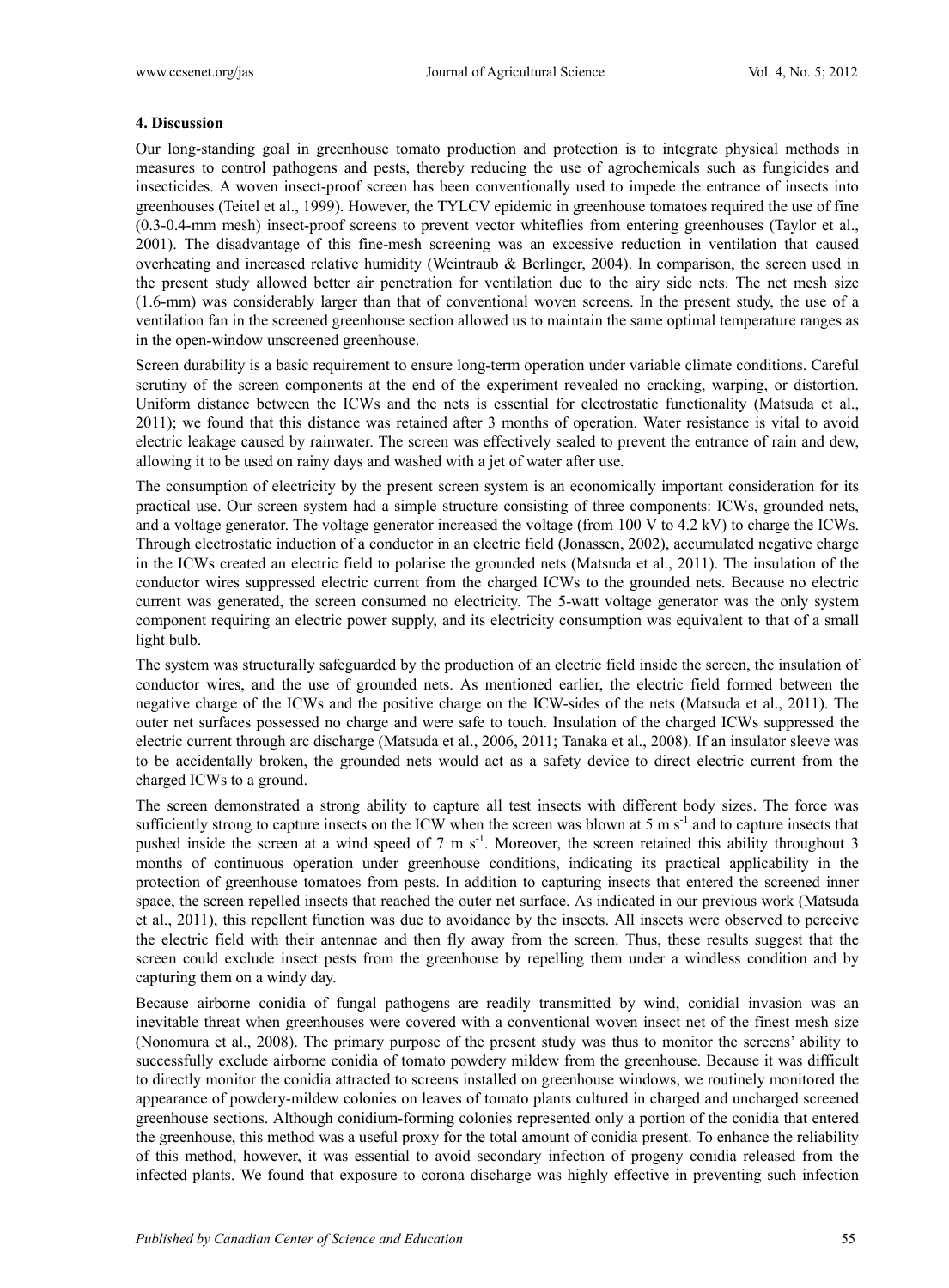because it immediately destroyed superficial hyphae and conidiophores in the colonies (Nonomura et al., 2008). We confirmed the complete suppression of conidium production after the exposure treatment of immature colonies (upon initial visibility). Suberin spots (6-8-mm diameter) at corona-discharge exposure sites reflected the emergence of powdery-mildew colonies, allowing quantification. The detection of numerous powdery-mildew colonies on tomato leaves in the unguarded greenhouse section strongly suggested that the other section of the same greenhouse also experienced a continuous invasion threat by airborne conidia during the three experimental periods. Tomato plants in the screen-charged section remained uninfected throughout all experimental periods. These results suggest that tomato plants in the screen-charged section were guarded because of the successful capture of conidia by the screens on the windows. The feasibility of the practical use of this screen system should be confirmed in an actual greenhouse assay.

#### **5. Conclusions**

In this study, we successfully constructed a weatherproof, economical, and environmentally friendly electric field screen that excluded airborne pathogens and insect pests from greenhouses. This screen allowed conidiumand pest-free tomato cultivation in open-window greenhouses with good air penetration and withstood continuous long-term operation.

# **References**

El-Hamalawi, Z. A. (2008). Attraction, acquisition, retention and spatiotemporal distribution of soilborne plant pathogenic fungi by shore flies. *Ann. Appl. Biol., 152*, 169-177. http://dx.doi.org/10.1111/j.1744-7348.2007.00191.x

Gillespie, D. R., & Menzies, J. G. (1993). Fungus gnats vector *Fusarium oxysporum* f. sp. *radicis-lycopersici*. *Ann. Appl. Biol., 123*, 539-544. http://dx.doi.org/10.1111/j.1744-7348.1993.tb04926.x

Griffith, W. T. (2004). Electrostatic Phenomena. in: Bruflodt, D., & Loehr, B. S., (eds.) *The Physics of Everyday Phenomena, a Conceptual Introduction to Physics,* McGraw-Hill, New York. pp. 232-252.

Halliday, D., Resnick, R., & Walker, J. (2005). Electric Fields. in: Johnson, S., & Ford, E., (eds.) *Fundamentals of Physics*, John Wiley & Sons, New York. pp. 580-604.

Jonassen, N. (2002). Fundamental Concepts. in: *Electrostatics, Kluwer Academic Publishers, Massachusetts*. pp. 3-30.

Matsuda, Y., Ikeda, H., Moriura, N., Tanaka, N., Shimizu, K., Oichi, W., Nonomura, T., Kakutani, K., Kusakari, S., Higashi, K., & Toyoda, H. (2006). A new spore precipitator with polarized dielectric insulators for physical control of tomato powdery mildew. *Phytopathology*, *96*, 967-974. http://dx.doi.org/10.1094/PHYTO-96-0967

Matsuda, Y., Mori, Y., Sakano, Y., Nishida, M., Tarumoto, K., Nonomura, T., Nishimura, H., Kusakari, S., & Toyoda, H. (2005). Screening of wild *Lycopersicon* species for resistance to Japanese isolate of tomato powdery mildew *Oidium neolycopersici*. *Breeding Sci*., *55*, 355-360. http://dx.doi.org/10.1270/jsbbs.55.355

Matsuda, Y., Nonomura, T., Kakutani, K., Takikawa, Y., Kimbara, J., Kasaishi, Y., Osamura, K., Kusakari, S., & Toyoda, H. (2011). A newly devised electric field screen for avoidance and capture of cigarette beetles and vinegar flies. *Crop Prot*., *30*, 155-162. http:// dx.doi.org/10.1016/j.cropro.2010.09.001

Moriura, N., Matsuda, Y., Oichi, W., Nakashima, S., Hirai, T., Nonomura, T., Kakutani, K., Kusakari, S., Higashi, K., & Toyoda, H. (2006a). An apparatus for collecting total conidia of *Blumeria graminis* f. sp. *hordei* from leaf colonies using electrostatic attraction. *Plant Pathol*., *55*, 367-374. http://dx.doi.org/10.1111/j.1365-3059.2006.01356.x

Moriura, N., Matsuda, Y., Oichi, W., Nakashima, S., Hirai, T., Sameshima, T., Nonomura, T., Kakutani, K., Kusakari, S., Higashi, K., & Toyoda, H. (2006b). Consecutive monitoring of lifelong production of conidia by individual conidiophores of *Blumeria graminis* f. sp. *hordei* on barley leaves by digital microscopic techniques with electrostatic micromanipulation. *Mycol. Res*., *110*, 18-27. http://dx.doi.org/10.1016/j.mycres.2005.09.007

Murai, T. (1991). Rearing method for clones of some aphids on tick bean, *Vicia faba*. *Bull. Shimane Agric. Exp. Stat*., *25*, 78-82 (in Japanese with English summary).

Murai, T., & Loomans, A. J. M. (2001). Evaluation of an improved method for mass-rearing of thrips and a thrips parasitoid. *Entomol. Exp. Appl*., *101*, 281-289. http://dx.doi.org/10.1046/j.1570-7458.2001.00913.x

Nonomura, T., Matsuda, Y., Bingo, M., Onishi, M., Matsuda, K., Harada, S., & Toyoda, H. (2001). Algicidal effect of 3-(3-indolyl)butanoic acid, a control agent of the bacterial wilt pathogen, *Ralstonia solanacearum*. *Crop Prot*., *20*, 935-939.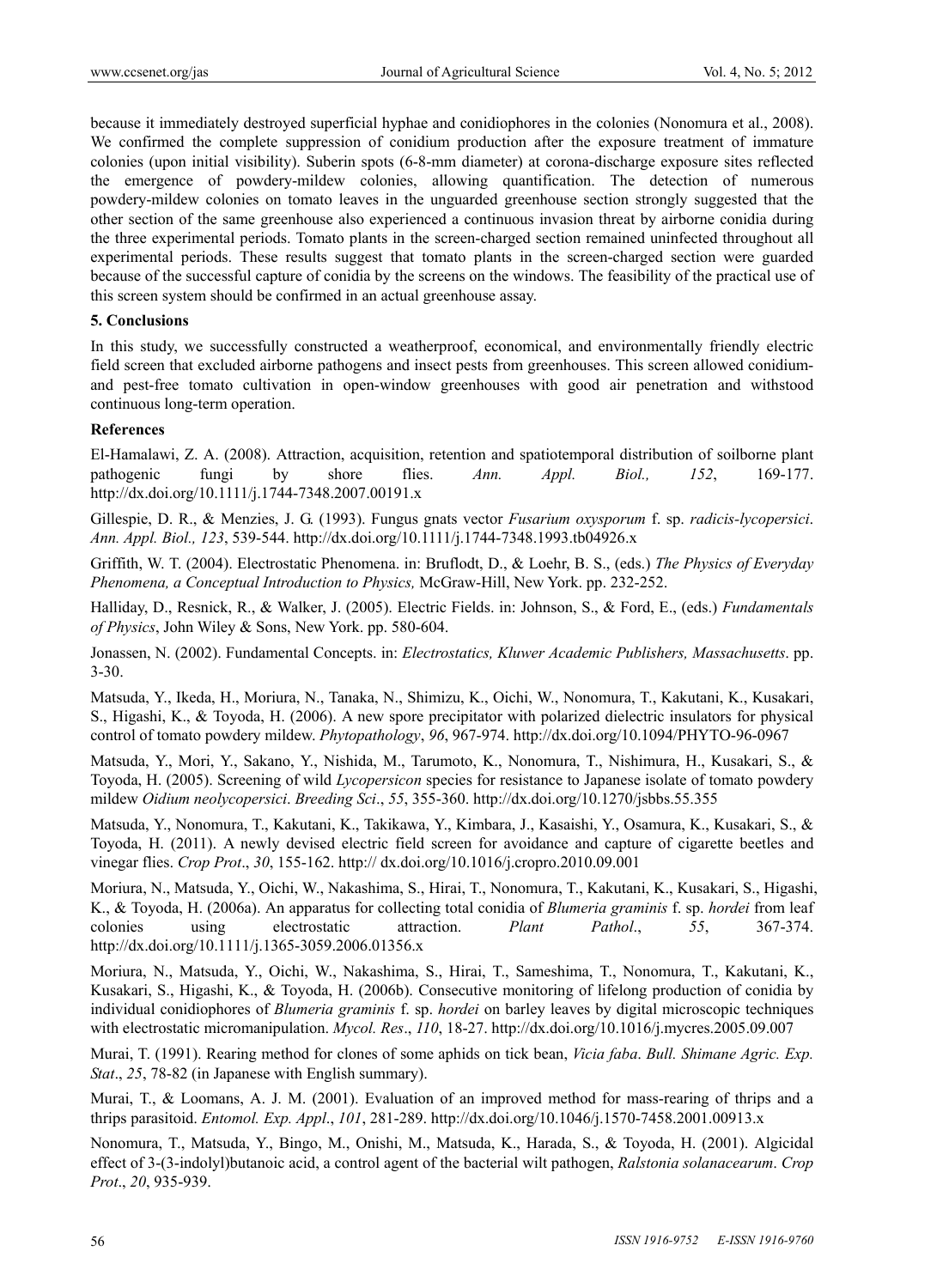Nonomura, T., Matsuda, Y., Kakutani, K., Takikawa, Y., & Toyoda, H. (2008). Physical control of powdery mildew (*Oidium neolycopersici*) on tomato leaves by exposure to corona discharge. *Can. J. Plant Pathol*., *30*, 517-524. http://dx.doi.org/10.1080/07060660809507551

Nonomura, T., Matsuda, Y., Xu, L., Kakutani, K., Takikawa, Y., & Toyoda, H. (2009). Collection of highly germinative pseudochain conidia of *Oidium neolycopersici* from conidiophores by electrostatic attraction. *Mycol. Res*., *113*, 364-372. http://dx.doi.org/10.1016/j.mycres.2008.11.012

Shimizu, K., Matsuda, Y., Nonomura, T., Ikeda, H., Tamura, N., Kusakari, S., Kimbara, J., & Toyoda, H. (2007). Dual protection of hydroponic tomatoes from rhizosphere pathogens *Ralstonia solanacearum* and *Fusarium oxysporum* f. sp. *radicis-lycopersici* and airborne conidia of *Oidium neolycopersici* with an ozone-generative electrostatic spore precipitator. *Plant Pathol*., *56*, 987-997. http://dx.doi.org/10.1111/j.1365-3059.2007.01681.x

Tanaka, N., Matsuda, Y., Kato, E., Kokabe, K., Furukawa, T., Nonomura, T., Honda, K., Kusakari, S., Imura, T., Kimbara, J., & Toyoda, H. (2008). An electric dipolar screen with oppositely polarized insulators for excluding whiteflies from greenhouses. *Crop Prot*., *27*, 215-221. http://dx.doi.org/10.1016/j.cropro.2007.05.009

Taylor, R. A. J., Shalhevet, S., Spharim, I., Berlinger, M. J., & Lebiush-Mordechi, S. (2001). Economic evaluation of insect-proof screens for preventing tomato yellow leaf curl virus of tomatoes in Israel. *Crop Prot*., *20*, 561-569.

Teitel, M., Barak, M., Berlinger, M. J., & Lebiush-Mordechai, S. (1999). Insect-proof screens in greenhouses: Their effect on roof ventilation and insect penetration. *Acta Hort*., *507*, 25-34.

Weintraub, P. G., & Berlinger, M. J. (2004). Physical Control in Greenhouses and Field Crops. in: Horowitz, A. R. & Ishaaya, I. (eds.) *Insect Pest Management*, Springer-Verlag, Berlin. pp. 301-318.

Table 1. Percentage of insect adults (A) captured with the ICW of an electrostatic insect exclusion screen negatively charged with different voltages and captured insects (B) blown away from the ICW by a wind (7 m s-1) of a blower

| Insects     |                | Voltages (kV) |                  |                |                               |          |                |                |          |          |                  |                  |
|-------------|----------------|---------------|------------------|----------------|-------------------------------|----------|----------------|----------------|----------|----------|------------------|------------------|
| tested      |                | 0.7           | 1.2              | 1.7            | 2.2                           | 2.7      | 3.2            | 3.7            | 4.2      | 4.7      | 5.2              | 5.7              |
| Shore flies | A              | $\theta$      | $\boldsymbol{0}$ | $\theta$       | $\boldsymbol{0}$              | $\theta$ | $51.7 \pm 5.8$ | $96.7 \pm 2.9$ | 100      | 100      | 100              | 100              |
|             | B              |               |                  |                |                               |          | $96.7 \pm 2.9$ | $3.3 \pm 2.9$  | $\theta$ | $\theta$ | $\boldsymbol{0}$ | $\theta$         |
| Thrips      | A              | $\theta$      | $\theta$         | $\theta$       | $\theta$                      | $\theta$ | $80.0 \pm 5.0$ | $96.7 \pm 2.9$ | 100      | 100      | 100              | 100              |
|             | B              |               |                  |                |                               |          | 100            | $83.3 \pm 5.8$ | $\theta$ | $\theta$ | $\theta$         | $\theta$         |
| Aphids      | A              | $\theta$      | $\theta$         | $46.7 \pm 5.8$ | $93.3 \pm 7.6$                | 100      | 100            | 100            | 100      | 100      | 100              | 100              |
|             | B              |               |                  | $75.0 \pm 5.0$ | $\theta$                      | $\theta$ | $\theta$       | $\theta$       | $\theta$ | $\theta$ | $\theta$         | $\boldsymbol{0}$ |
| Whiteflies  | $\overline{A}$ | $\theta$      | $\theta$         | $35.0 \pm 8.7$ | $81.7 \pm 7.6$ $96.7 \pm 2.9$ |          | 100            | 100            | 100      | 100      | 100              | 100              |
|             | B              |               |                  | 100            | $78.3 \pm 12.6$ $3.3 \pm 5.8$ |          | $\theta$       | $\theta$       | $\theta$ | $\theta$ | $\theta$         | $\theta$         |

\* ₋, no insect to be blown.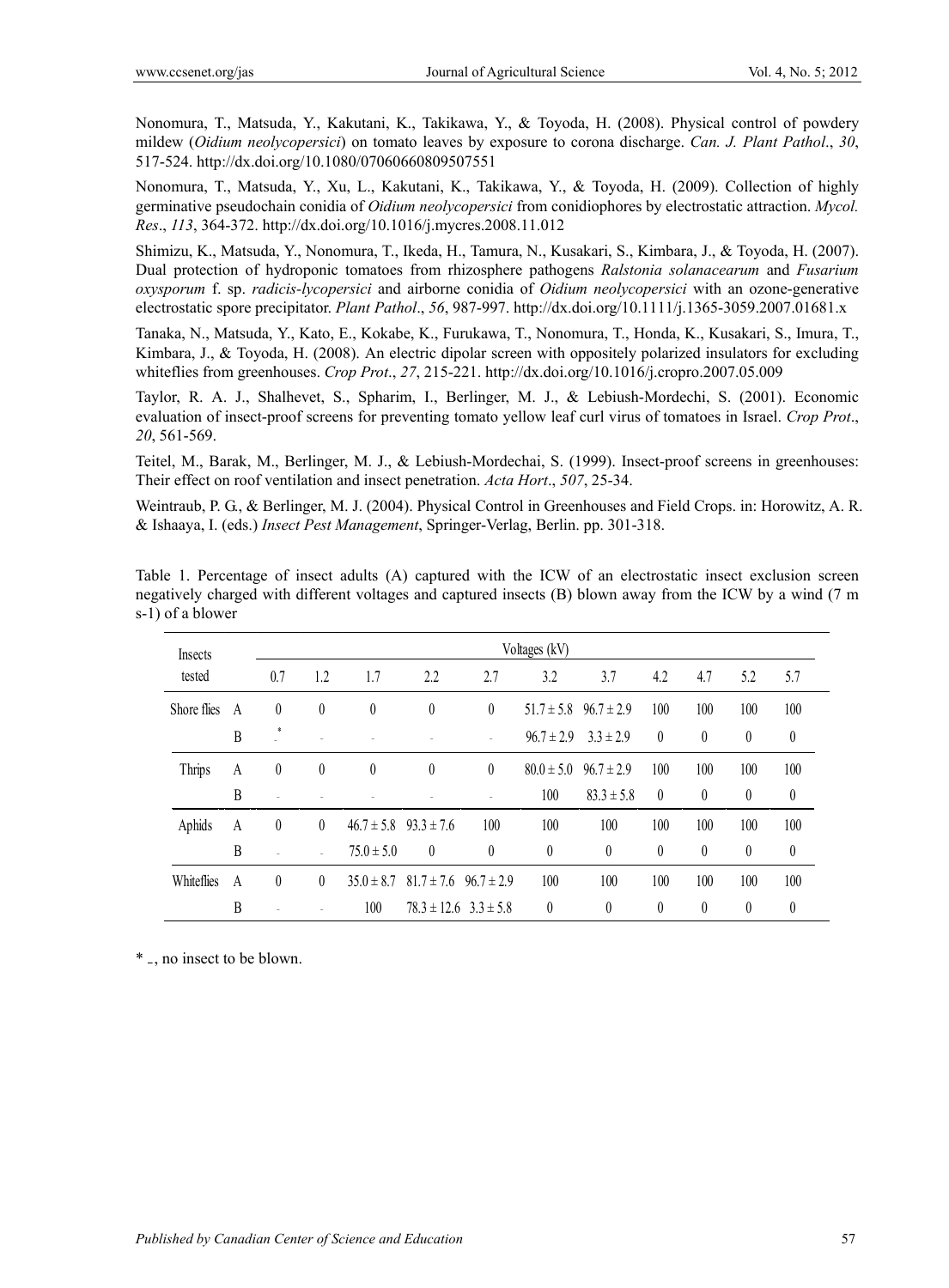| Experiments | Parts of       | Total number of colonies counted at 10-day | Percentage of |            |                 |
|-------------|----------------|--------------------------------------------|---------------|------------|-----------------|
|             | greenhouse     | First 10 d                                 | Second 10 d   | Third 10 d | infected plants |
|             | Non-charged    | 104                                        | 225           | 274        | 52.1            |
|             | Screen-charged | 0                                          |               | $\theta$   | 0               |
| 2           | Non-charged    | 223                                        | 351           | 522        | 70.8            |
|             | Screen-charged | $\theta$                                   | 0             | $\theta$   | $\Omega$        |
| 3           | Non-charged    | 110                                        | 211           | 223        | 77.1            |
|             | Screen-charged | 0                                          |               | 0          | 0               |

Table 2. Appearance of powdery mildew colonies on leaves of hydroponic tomatoes grown in a halved greenhouse



Figure 1. Diagram of a triple-layered electric field screen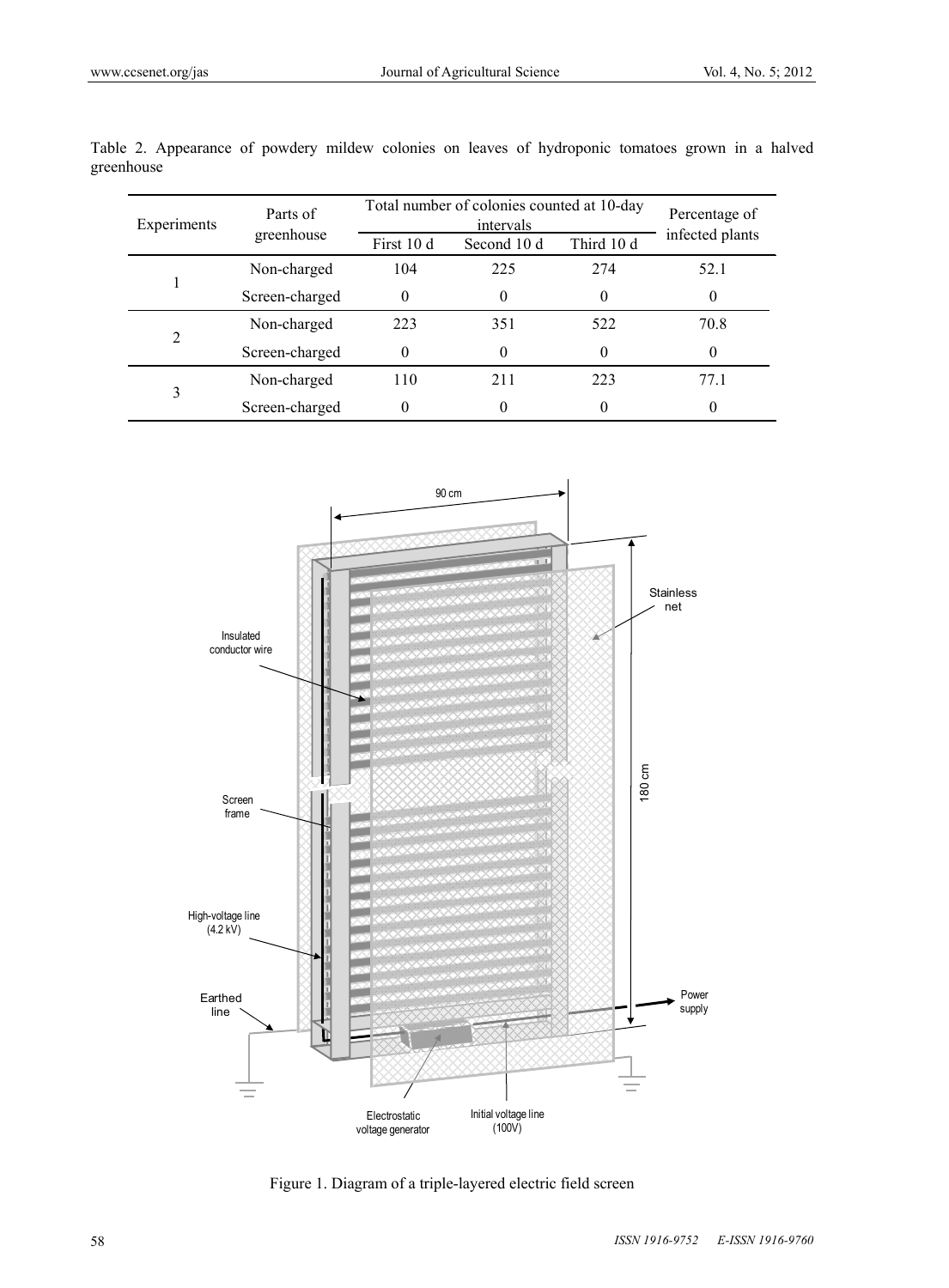

Figure 2. A greenhouse (**A**) used in the present study, an electric field screen installed on a lateral window (**B**) and a transparent acrylic cylinder with an electric fan used to test insect avoidance of the screen (**C**)